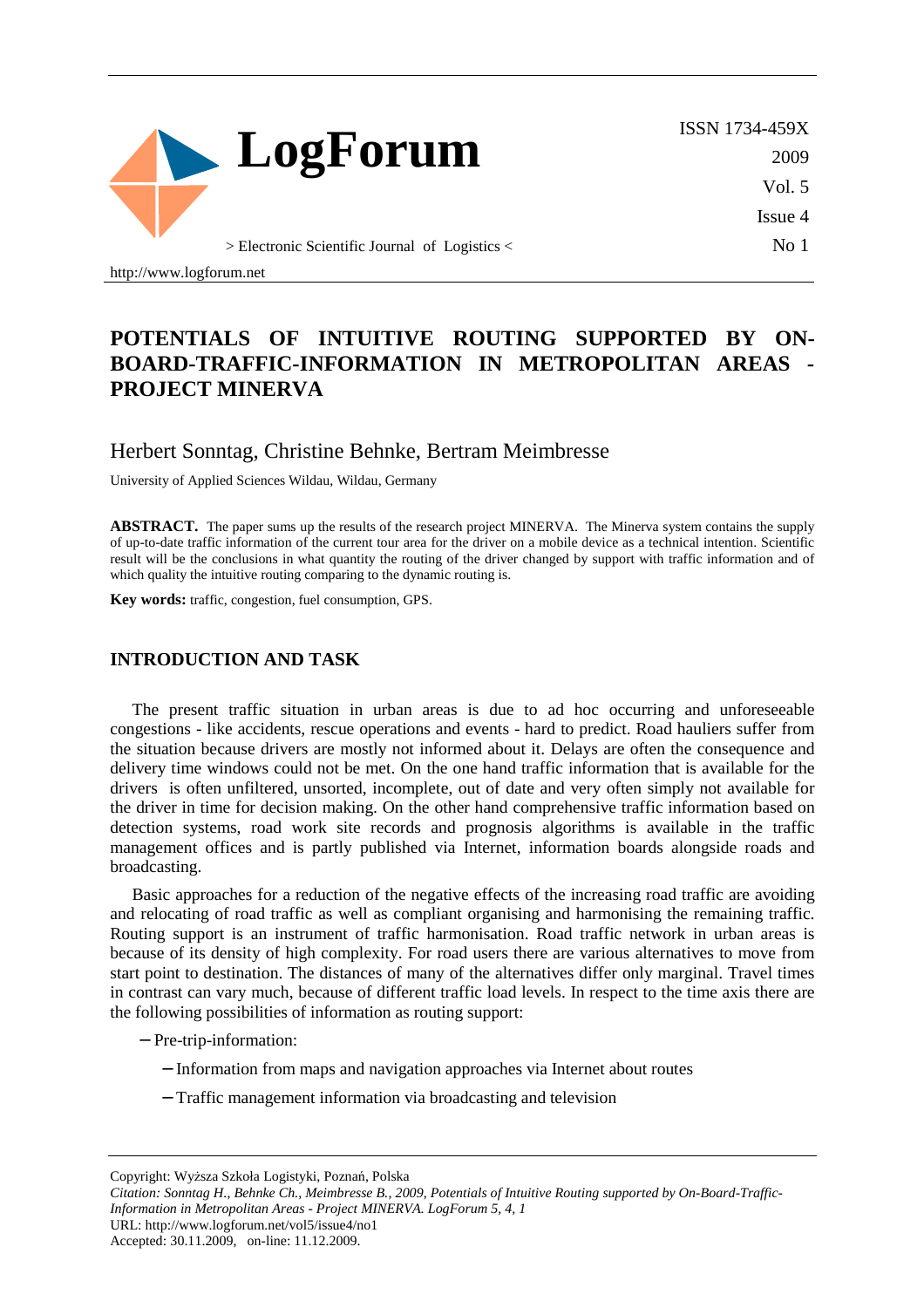- − On-trip-information:
	- − Collective on-board-information: Information for all road users at a network section, e. g. dynamic information boards and TMC traffic information (TMC: Traffic Message Channel, an additional channel of the digital broadcasting transferring up-to-date information about the present traffic situation - Source: [Martens 2006]).
	- − Individual on-board-information: Traffic information specified to the particular road user that are provided in the vehicle, e. g. navigation systems.



Source: BAST 2003

 Fig. 1. Traffic impacts Rys. 1. Czynniki wpływające na ruch

Route calculations are carried out on the basis of a road network and attached attributes. For the route calculation of the shortest route in road networks (graphs with nodes and links) algorithms - as for example the Dijkstra-Algorithm [Dijkstra 1959] - have been successfully implemented in numerous variants of efficiency. In static route calculations, as common in standard navigation systems, the shortest route is always the same. Congestions and other changes in the network are not considered. In dynamic route calculations the temporal component of the values (attributes have timestamp) has to be considered: dynamic route calculation is the shortest way for the present traffic situation, not in general. Attributes or values of the road network for dynamic routing continuously change. Intuitive routing particularly by an experienced driver of the region is affected by clues, e. g. traffic signs and present situation. Intuitive routing can be based on historical knowledge of the traffic situation of the driver and it can be supported by actual on-trip-information for example by traffic information systems. In table 1 the basic framework of information and routing strategy for the different routing alternatives is described.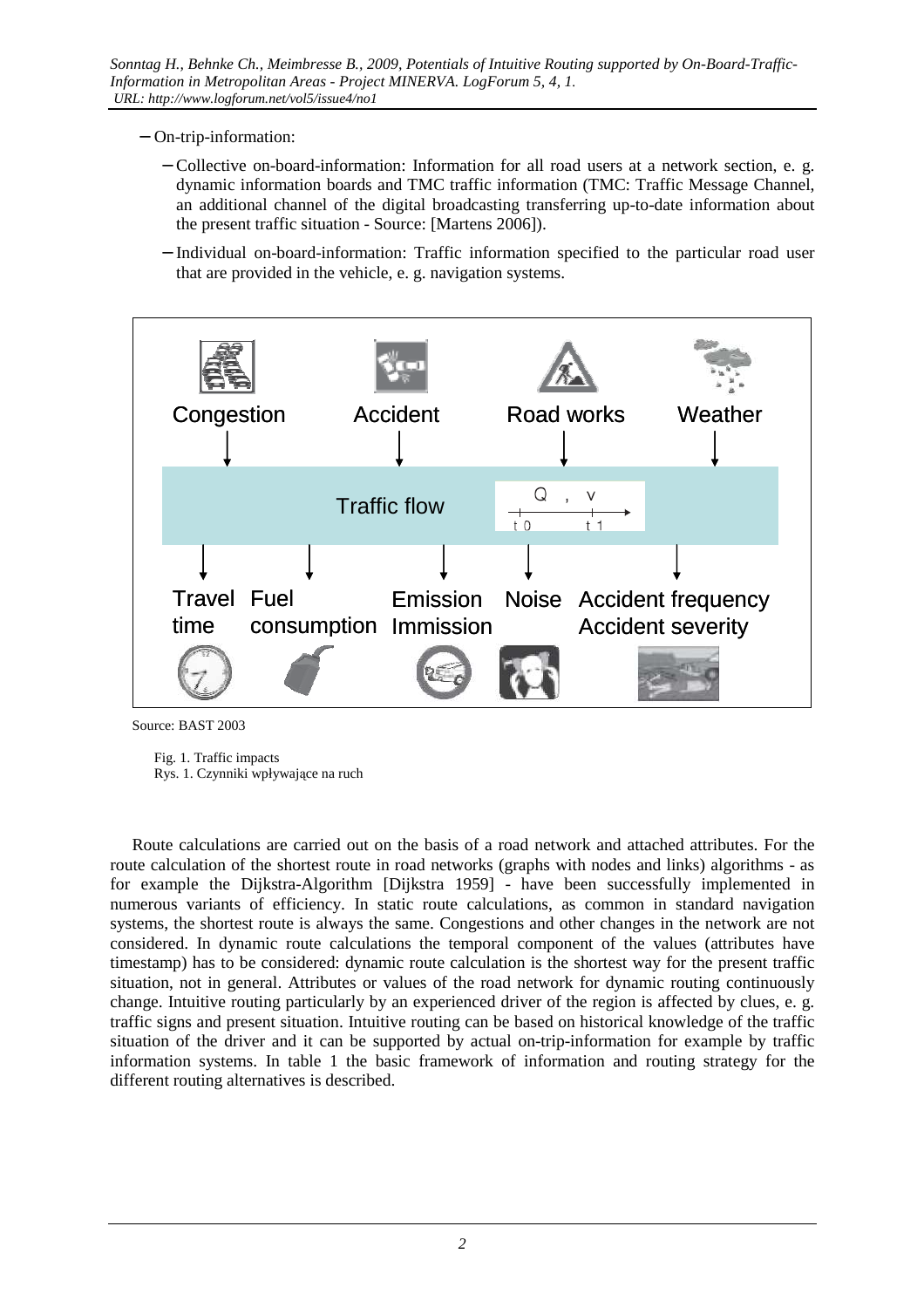Table 1. Routing strategies

|                |                                                              |                                                                        |                                    | Tabela 1. Strategie wyznaczania tras           |                              |
|----------------|--------------------------------------------------------------|------------------------------------------------------------------------|------------------------------------|------------------------------------------------|------------------------------|
|                | Criteria<br>Routing                                          | <b>Input Data</b>                                                      | Method                             | Actuality                                      | Quality of the<br>result     |
|                | IT Static Routing                                            | Road graph with<br>average traffic load                                | <b>Shortest Path</b><br>Algorithms | Bad in changing<br>traffic situations          | Very good to<br>very bad     |
| $\overline{2}$ | IT Dynamic Routing                                           | Road graph with<br>present traffic load                                | <b>Shortest Path</b><br>Algorithms | Good but in time<br>windows $(15 \text{ min})$ | Very good to<br>satisfactory |
| $\overline{3}$ | Intuitive experienced<br>Routing                             | Knowledge of road<br>network in<br>comparable<br>situation             | Intuitive personal<br>calculator   | Bad for traffic<br>incidences                  | Good to<br>sufficient        |
| 4              | Intuitive experienced<br>Routing with<br>information support | Knowledge of road<br>network and up-to-<br>date traffic<br>information | Intuitive personal<br>calculator   | Good for<br>professional drivers               | Very good to<br>good         |

### **APPROACH**

The research project MINERVA (Minimisation of congestion effects in agglomerations through Efficient Routing support in freight Vehicles and an estimated time of Arrival notification based on present traffic situation) is funded by the German Federal Ministry of Education and Research Project Number 1750X06 and its results concerning on-board-traffic-information will be presented. The MINERVA system is tested in the urban area Berlin (DE). Due to its historical development Berlin is a polycentric urban area with a historic centre. Living, working and leisure areas are mingled.



Fig. 2. Components and data flow of the MINERVA system Rys. 2. Schemat przepływu elementów systemu MINERVA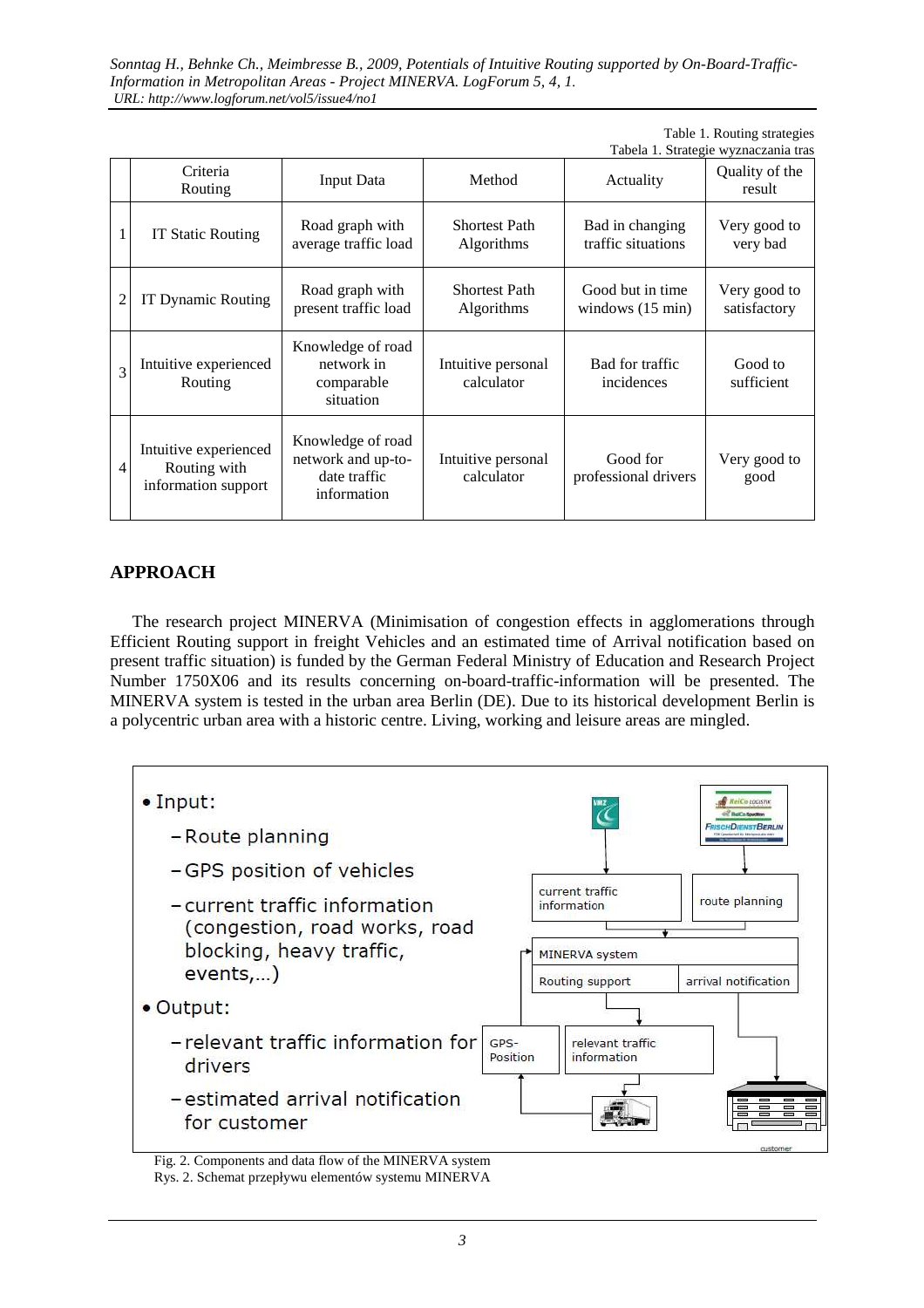The components of the MINERVA system are described in figure 2. The hardware components for the mobile devices are standard PDA (Personal Digital Assistant) under the operating system Windows Mobile and a standard GSM and GPRS connection and an integrated GPS module. The data flow for the mobile device is based on the GPS position and the input of the current traffic situation and a list of delivery / pick up points (route planning). An estimated time of arrival (ETA) notification is calculated by the back office system for the information of the clients.

The Minerva system contains the supply of up-to-date traffic information of the current tour area for the driver on a mobile device as a technical intention. Scientific intention of the project is the evidence that the supply of experienced drivers with relevant traffic information improves their intuitive routing, that this routing comes close to an optimal (dynamic) routing and is much better than a standard navigation device.

For the information support of the drivers in MINERVA following input data is needed: List of delivery / pick up points and the current GPS position of the vehicle. So, the relevant city area and the necessary traffic information can be defined. The information will be presented to the driver in an ellipse-like selected area between current position and next destination as shown in the figure 3 and 4. All event oriented information in the area will be displayed on the PDA and additionally the driver receives information about the present road traffic load in different colours of traffic density (Green: Normal traffic situation; Yellow: Dense traffic situation; Red: traffic congestions).



 Fig. 3. Definition of the relevant city area in the MINERVA system Rys. 3. Definicja obszarów miejskich w systemie MINERVA

For the field test preliminary the normally chosen routes of the drivers (without support) were recorded over GPS. The routing support in MINERVA is arranged as GIS traffic information. In dependence on the present position and the next destination, the driver gets on his mobile device a GIS map with the present traffic situation (roads are coloured red, yellow and green depending on congestion level) and as text. The information is updated at all two minutes.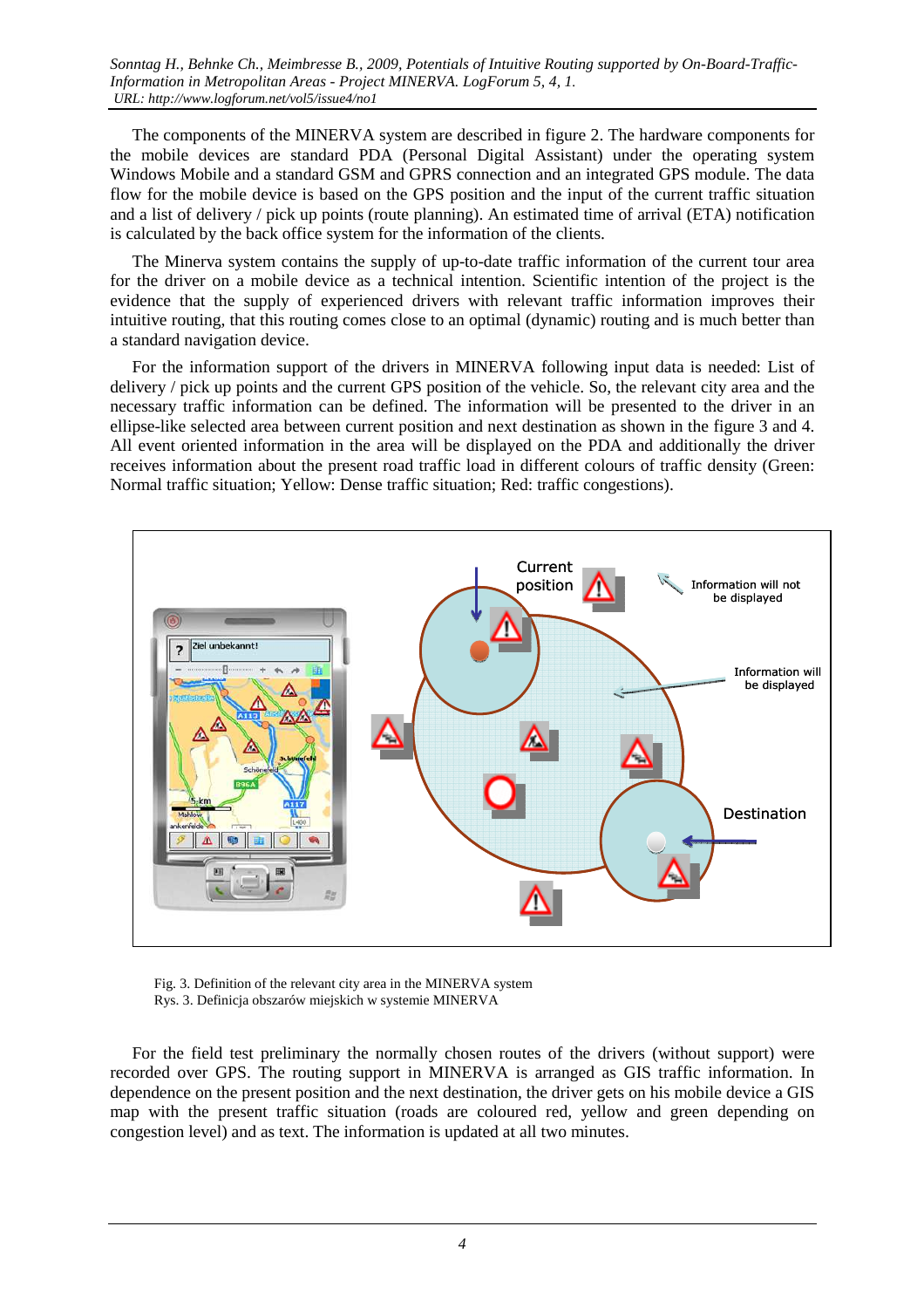

 Fig. 4. Dynamic traffic information in MINERVA Rys. 4. Dynamicznie zmieniająca się informacja nt. warunków komunikacyjnych w systemie MINERVA

An automatically generated estimated time of arrival (ETA) notification is included in MINERVA. For optimising work processes the customer could be automatically informed about the ETA of the vehicle with an e-Mail- or SMS avis. The present traffic situation is considered in the calculation. The ETA is calculated by transforming the driving time of a dynamic routing into the driving time of the intuitive driver routing. Only if the driver will most probably miss the specified time slot of delivery, the ETA notification will be transferred to the customer.



Fig. 5. Information flow of the estimated time of arrival notification

Rys. 5. Schemat przepływu informacji dotyczącej szacowanych czasów przyjazdu

### **RESULTS**

The MINERVA system has several quantitative and qualitative advantages. Quantitative the supply of traffic information causes savings of time and fuel. The values will be examined by the comparison of different routing alternatives (static routing, dynamic routing by standard navigation system, intuitive routes chosen of the driver without information support and routes of the driver with information support). For the comparison of the different routing alternatives the traffic situation for the time of the real delivery tour has been simulated in a virtual road network of Berlin. Scientific result will be the conclusions in what quantity the routing of the driver changed by support with traffic information and of which quality the intuitive routing comparing to the dynamic routing is.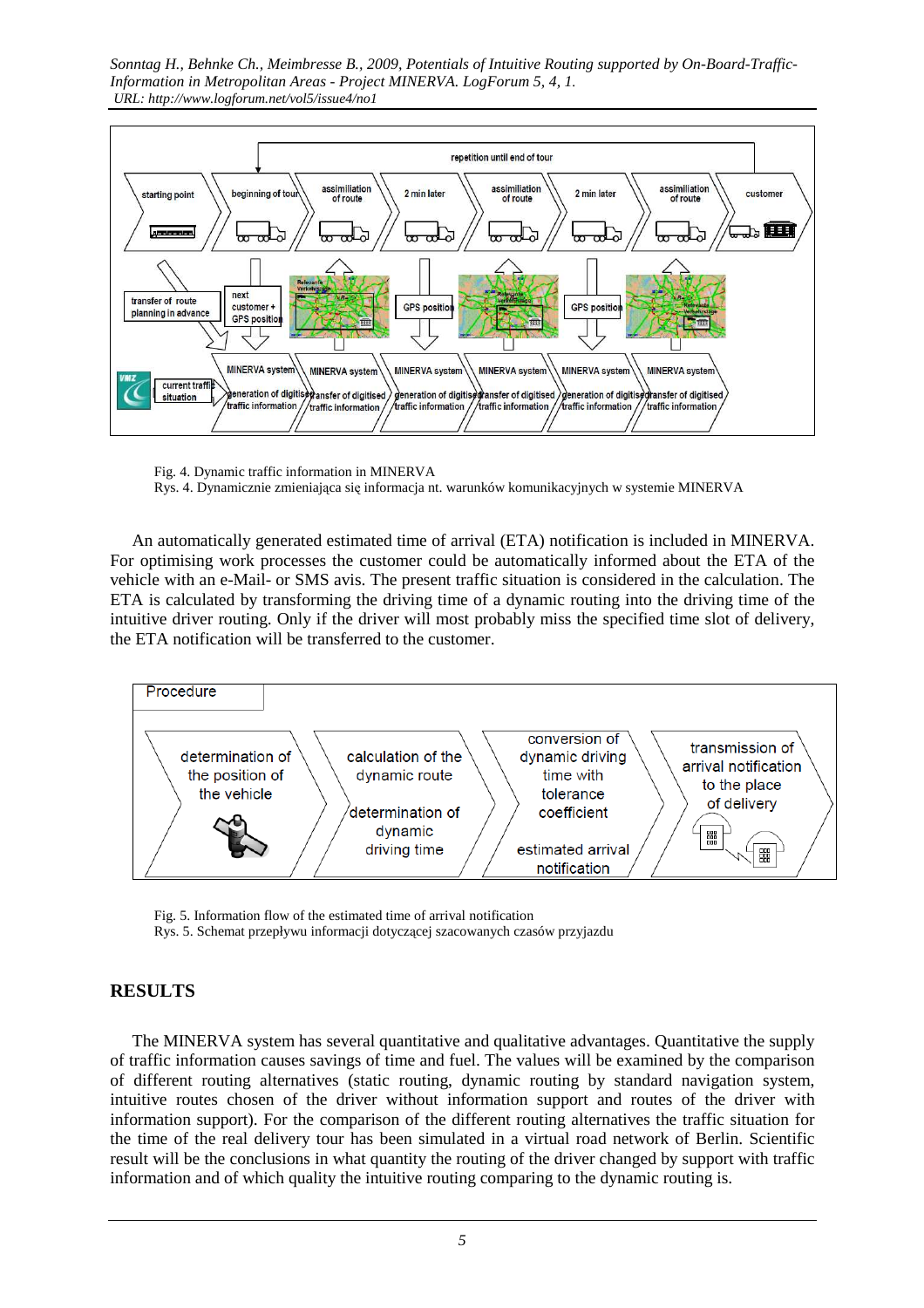The reporting of the routes chosen of the drivers brings an information advantage for the planner they could track the routes retrospective and present. The drivers get an information advantage by the support of adjusted traffic information. They get only the information they need for the current tour area and date and ad hoc occurring and unforeseeable congestions are included that are particular benefit for the drivers. The customer has also an information advantage by being automatically informed about delays. As further fields of application it will be analysed, to what extend the approach MINERVA is applicable to other fields of road traffic, e. g. taxi or private car.

### **CONCLUSIONS**

Comprehensive traffic information is available in the traffic management offices and is so far only marginal used, although it holds a high information content and benefit for the user. Just the knowledge of congestions is useful for adapting processes, e. g. the planner could inform the customer about an expected delay and the customer could rearrange the working processes. When traffic information is actively used and routes are chosen due to the present traffic situation "strong factors" like fuel - can be saved. A major problem is, that so far detailed traffic information - more than TMC on a big scale, e. g. for a whole federal territory, are not available. For instance in Germany the separate regional traffic management offices have each their own standards building a patchwork. The topic of MINERVA is a new approach for improving the routing particularly of experienced drivers of the area while maintaining their freedom of decision. Differences in the varying routing alternatives (dynamic routing, static routing and intuitive routing with and without information support) are identified in the project. The technical implementation of the routing support into a marketable product is secured and it can be applied to other sectors and problems.

### **REFERENCES**

BAST (2003): Jahresbericht 2002. Wirtschaftsverlag NW, Bremerhaven.

Martens, S. (2006): Nutzen dynamischer Zielführungssysteme, Vortrag FH Wedel.

Dijkstra, E. W. (1959): A note on two problems in connexion with graphs. Numeric Mathematics I, S. 269ff, 1959.

# **MOśLIWOŚCI INTUICYJNEGO PLANOWANIA TRASY W AGLOMERACJACH MIEJSKICH DZIĘKI WYKORZYSTANIU INFORMACJI URZĄDZEŃ MOBILNYCH. PROJEKT MINERVA**

**STRESZCZENIE**. W artykule przedstawiono wyniki projektu badawczego MINERVA. Komponent techniczny projektu obejmuje zagadnienie udostępnienia przez urządzenia mobilne zainstalowane w pojeździe aktualnych informacji sytuacji na drodze, występującej na danym obszarze. Naukowym celem projektu jest udokumentowanie, w jakim stopniu wybór trasy przez kierowcę zmienia się dzięki wsparciu go informacjami o sytuacji w ruchu drogowym.

Słowa kluczowe: ruch drogowy, kongestia, zużycie paliwa, GPS.